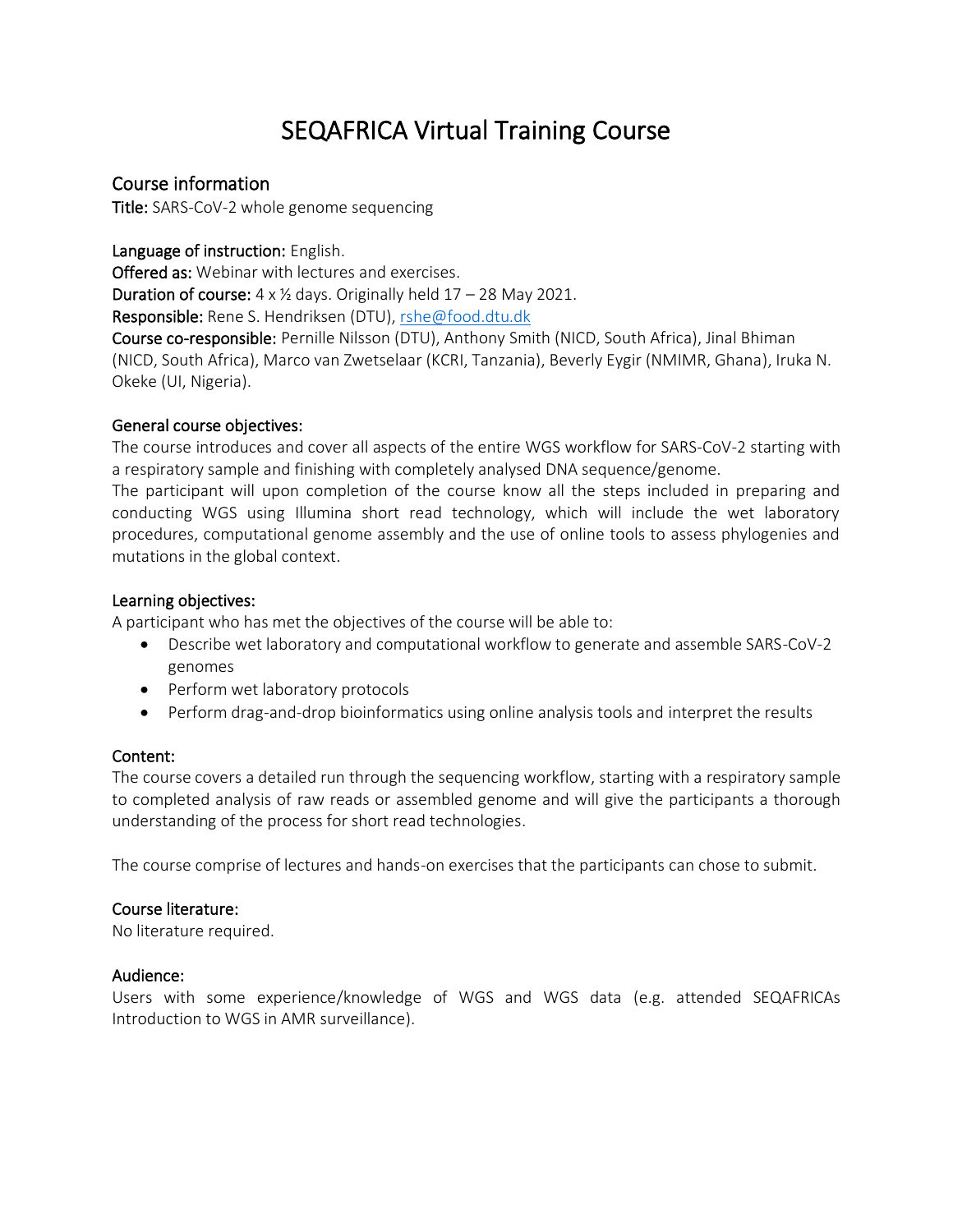| Day 1: Sequencing workflow overview and wet lab methods<br>Links to Presentation and Recording |                                                                                                                                                                                                 |               |                              |
|------------------------------------------------------------------------------------------------|-------------------------------------------------------------------------------------------------------------------------------------------------------------------------------------------------|---------------|------------------------------|
| Speaker/Presenter                                                                              | Content/Activity                                                                                                                                                                                | <b>Slides</b> | <b>Video</b>                 |
| Pernille Nilsson (DTU,<br>Denmark)                                                             | <b>Welcome and Introduction</b>                                                                                                                                                                 |               |                              |
| Jinal Bhiman<br>(NICD, South Africa)                                                           | [1] SARS-CoV-2 genomic surveillance: From respiratory<br>sample to SARS-CoV-2 genome. (30 min)                                                                                                  | <b>PDF</b>    | <b>Video</b>                 |
| Noxolo Ntuli (NICD,<br>South Africa)                                                           | [2] RNA extraction: From respiratory sample to RNA.<br>$(20 \text{ min})$                                                                                                                       | n/a           | <b>Video</b>                 |
| Boitshoko Mahlangu<br>(NICD, South Africa)                                                     | [3] cDNA synthesis and tiling PCR: Method and<br>background for cDNA synthesis using random hexamers<br>followed by tiling PCR using primer pools with >170<br>individual primers (25 min)      | n/a           | <b>Video</b>                 |
| Frank Oteng/Noguchi<br>team (NMIMR, Ghana)                                                     | [4] Amplicon Generation and Quantification<br>(15 min)                                                                                                                                          | n/a           | <b>Video</b><br><b>Video</b> |
| Frank Oteng/Noguchi<br>team<br>(NMIMR, Ghana)                                                  | [5a] Library preparation: Going from high quality DNA to<br>sequencing libraries. "Hands-on" and theory.<br>Description of library preparation using the Nextera Flex kit<br>$(20 \text{ min})$ | n/a           | <b>Video</b><br><b>Video</b> |
| Thabo Mohale, Zama<br>Khumalo (<br>NICD, South Africa)                                         | [5b] Library preparation: Going from high quality DNA to<br>sequencing libraries. "Hands-on" and theory.<br>Description of library preparation using the COVIDSeq (30<br>min)                   | <b>PDF</b>    | <b>Video</b>                 |
|                                                                                                | Q&A and Wrap-up                                                                                                                                                                                 |               |                              |
|                                                                                                |                                                                                                                                                                                                 |               |                              |
| Day 2: Illumina sequencing and accessing data<br><b>Links to Presentation and Recording</b>    |                                                                                                                                                                                                 |               |                              |
|                                                                                                | <b>Welcome and Introduction</b>                                                                                                                                                                 |               |                              |
| Zama Khumalo<br>(NICD, South Africa)                                                           | [6a] Illumina sequencing: Hands-on how to load the<br>NextSeq machine with your prepared libraries (20 min).                                                                                    | <b>PDF</b>    | <b>Video</b>                 |

[6b] **Illumina sequencing:** Hands-on how to load the MiSeq

Lebi**numina sequencing:** Hands-on how to load the Miseq<br>machine with your prepared libraries (15 min).

Frank Oteng/Noguchi team (NMIMR, Ghana)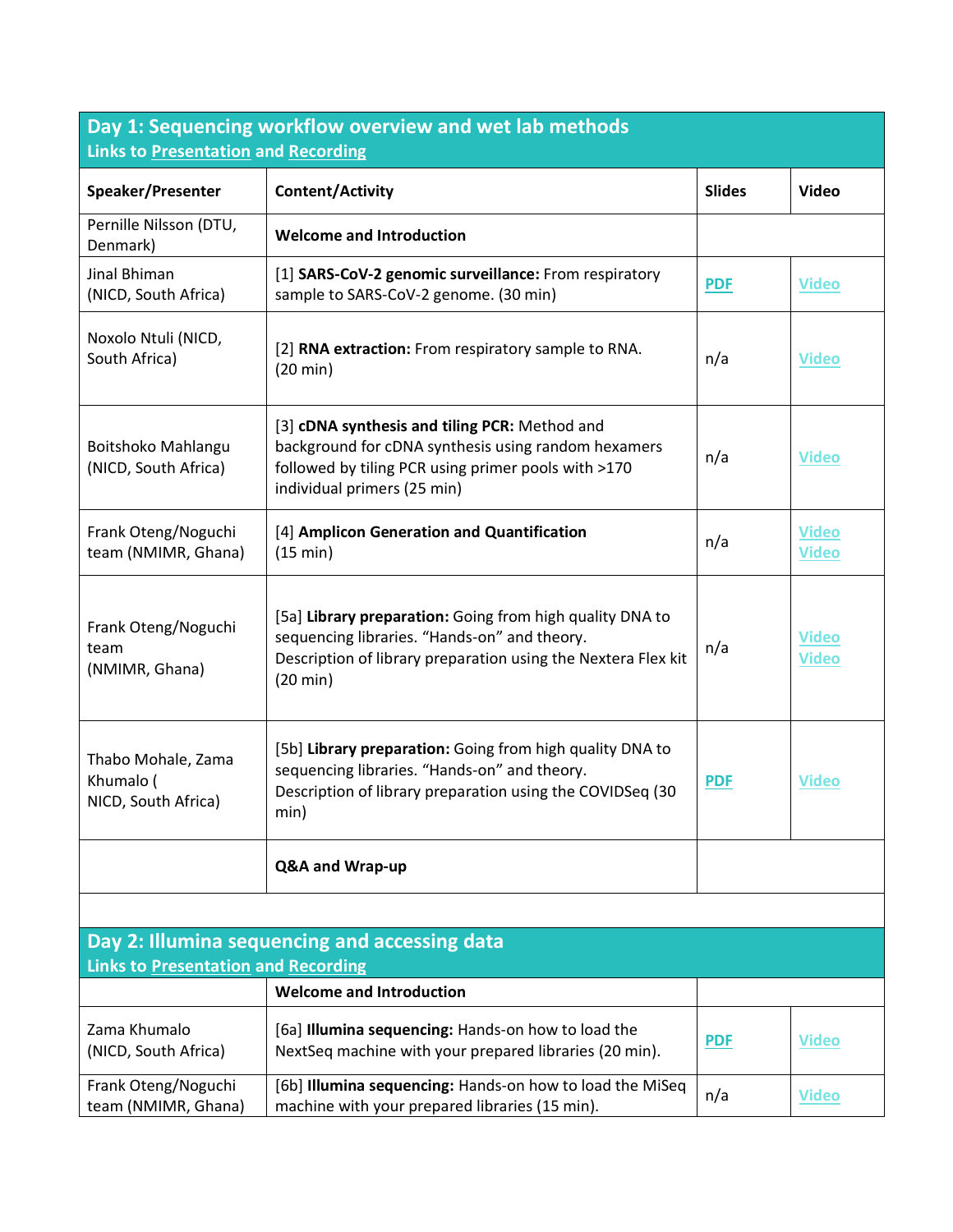| Stanford Kwenda (NICD,<br>South Africa)    | [7] Downloading data: Once the sequencing run is<br>finished, how do you get your data? (20 min)                                                                                                            | <b>PDF</b> | <b>Video</b> |
|--------------------------------------------|-------------------------------------------------------------------------------------------------------------------------------------------------------------------------------------------------------------|------------|--------------|
| Frank Oteng/Noguchi<br>team (NMIMR, Ghana) | [7] Exporting data from MiSeq. (2 min)                                                                                                                                                                      |            | <b>Video</b> |
| Jinal Bhiman<br>(NICD, South Africa)       | [7Q] <b>Quiz:</b> Introduction to quiz covering the wet lab steps.<br>QC of samples through in-house and COVIDSeq methods<br>following and/or prior to library prep. (5-minute<br>introduction to the quiz) | Quiz       |              |
|                                            | Q&A and Wrap-up                                                                                                                                                                                             |            |              |

## **Day 3: Friday SARS-CoV-2 WGS bioinformatics workflows and online tools Links to [Presentation](https://antimicrobialresistance-dk.danaweb5.com/CustomerData/Files/Folders/13-seqafrica-course-pdfs/219_day-3-sars-cov-2-whole-genome-sequencing.pdf) and [Recording](https://video.dtu.dk/media/Day+3+SARS-CoV-2+wgs+Zoom+recording+-+edited/0_7ielwo0k)**

|                                             | <b>Welcome and Introduction</b>                                                                                                                                                                                        |            |              |
|---------------------------------------------|------------------------------------------------------------------------------------------------------------------------------------------------------------------------------------------------------------------------|------------|--------------|
| Jinal Bhiman<br>(NICD, South Africa)        | [8] Recap on the wet lab workflow.<br>$(30 \text{ min})$                                                                                                                                                               | n/a        | <b>Video</b> |
| Cathrine Scheepers,<br>(NICD, South Africa) | [9] Galaxy pipeline:<br>Bioinformatics pipeline used for SARS-CoV-2 genome<br>assemble using a reference. QC of sequence outputs from<br>Galaxy (50 min)                                                               | <b>PDF</b> | <b>Video</b> |
| Simon Travers<br>(Hyrax Biosciences)        | [10] Exatype pipeline:<br>Bioinformatic pipelines used for SARS-CoV-2 genome<br>assemble using a reference. QC of sequence outputs from<br>Exatype (25 min)                                                            | n/a        | <b>Video</b> |
| Bright Adu (NMIMR,<br>Ghana)                | [11a] Introduction to Nextstrain online tool:<br>Demonstration of data analysis at Nextstrain.<br>(35 min)                                                                                                             | n/a        | <b>Video</b> |
| Daniel Amoako<br>(NICD, South Africa)       | [11b] Introduction to PANGOLin and COVDB online tools:<br>Demonstration of data analysis at PANGOLIn and Stanford<br>University – implication of mutations reported in literature<br>(vaccine escape etc.)<br>(40 min) | <b>PDF</b> | <b>Video</b> |